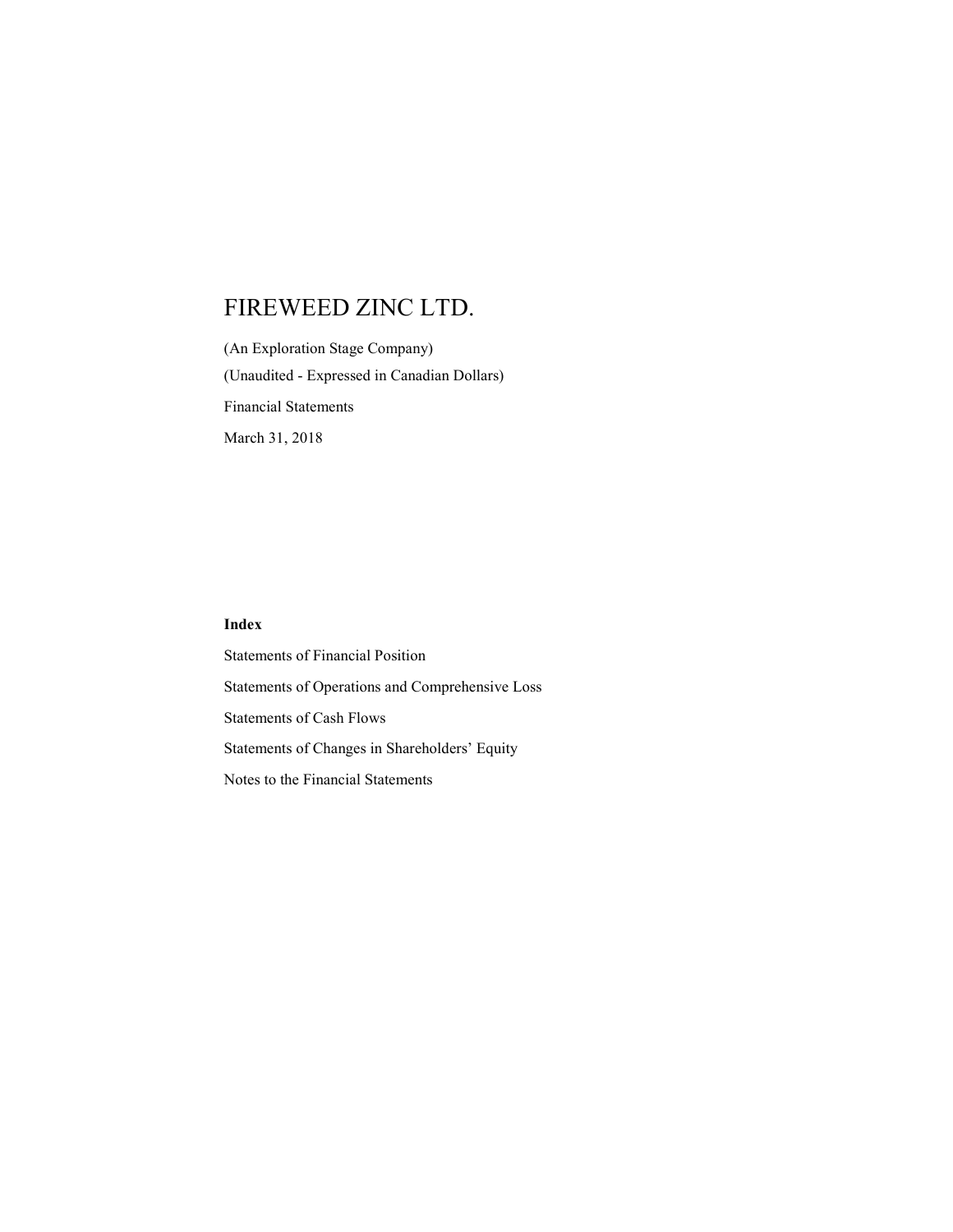## Notice of non-review of condensed interim financial statements

In accordance with National Instrument 51-102 Continuous Disclosure Obligations of the Canadian Securities Administrators, notice is given that the attached condensed interim financial statements for the three-month period ended March 31, 2018 have not been reviewed by the Company's auditors.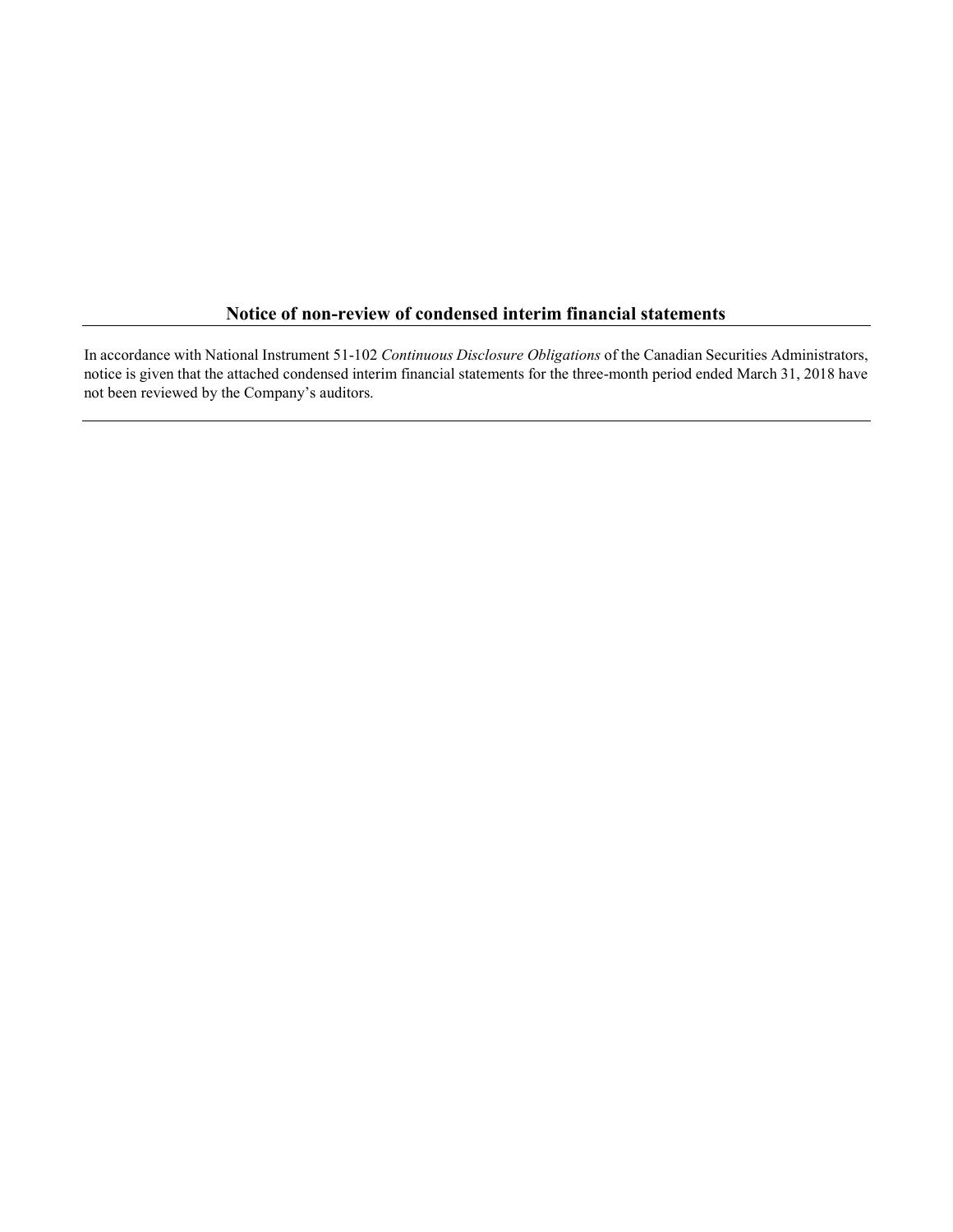Statements of Financial Position as at

(Unaudited - Expressed in Canadian Dollars)

|                                                                                                      |                | March 31,          | December 31,    |
|------------------------------------------------------------------------------------------------------|----------------|--------------------|-----------------|
|                                                                                                      | Note           | 2018               | 2017            |
|                                                                                                      |                |                    |                 |
| <b>Assets</b>                                                                                        |                |                    |                 |
| Current assets:                                                                                      |                |                    |                 |
| Cash                                                                                                 |                | \$<br>11,051,010   | \$<br>1,179,634 |
| Receivables                                                                                          | 13             | 51,518             | 40,321          |
| Prepaid expenses                                                                                     |                | 208,655            | 81,888          |
|                                                                                                      |                | 11,311,183         | 1,301,843       |
| Equipment                                                                                            | 5              | 33,587             | 35,485          |
| Exploration and evaluation assets                                                                    | $\overline{4}$ | 9,535,854          | 2,794,672       |
|                                                                                                      |                |                    |                 |
|                                                                                                      |                | \$<br>20,880,624   | \$<br>4,132,000 |
| <b>Liabilities and Shareholders' Equity</b>                                                          |                |                    |                 |
| Current liabilities:                                                                                 |                |                    |                 |
| Accounts payable and accrued liabilities                                                             | 7,10           | \$<br>410,612      | \$<br>275,415   |
| Lease liability                                                                                      | 6              |                    | 17,711          |
|                                                                                                      |                | 410,612            | 293,126         |
| Flow-through premium liability                                                                       | $8\,$          | 777,609            |                 |
| Long-term lease liability                                                                            | 6              |                    | 9,049           |
|                                                                                                      |                | 777,609            | 302,175         |
| Shareholders' equity:                                                                                |                |                    |                 |
| Capital stock                                                                                        | 9              | 20,615,578         | 4,592,913       |
| Share-based compensation                                                                             | 9              | 457,681            | 292,994         |
| Warrants reserve                                                                                     | 9              | 273,641            | 105,565         |
| Deficit                                                                                              |                | (1,654,497)        | (1,161,647)     |
|                                                                                                      |                | 19,692,403         | 3,829,825       |
|                                                                                                      |                | \$<br>20,880,624   | \$<br>4,132,000 |
| Nature and continuance of operations (Note 1)<br>Commitment (Note 14)<br>Subsequent events (Note 15) |                |                    |                 |
| On behalf of the Board:                                                                              |                |                    |                 |
| "Brandon Macdonald"                                                                                  | Director       | "George Gorzynski" | Director        |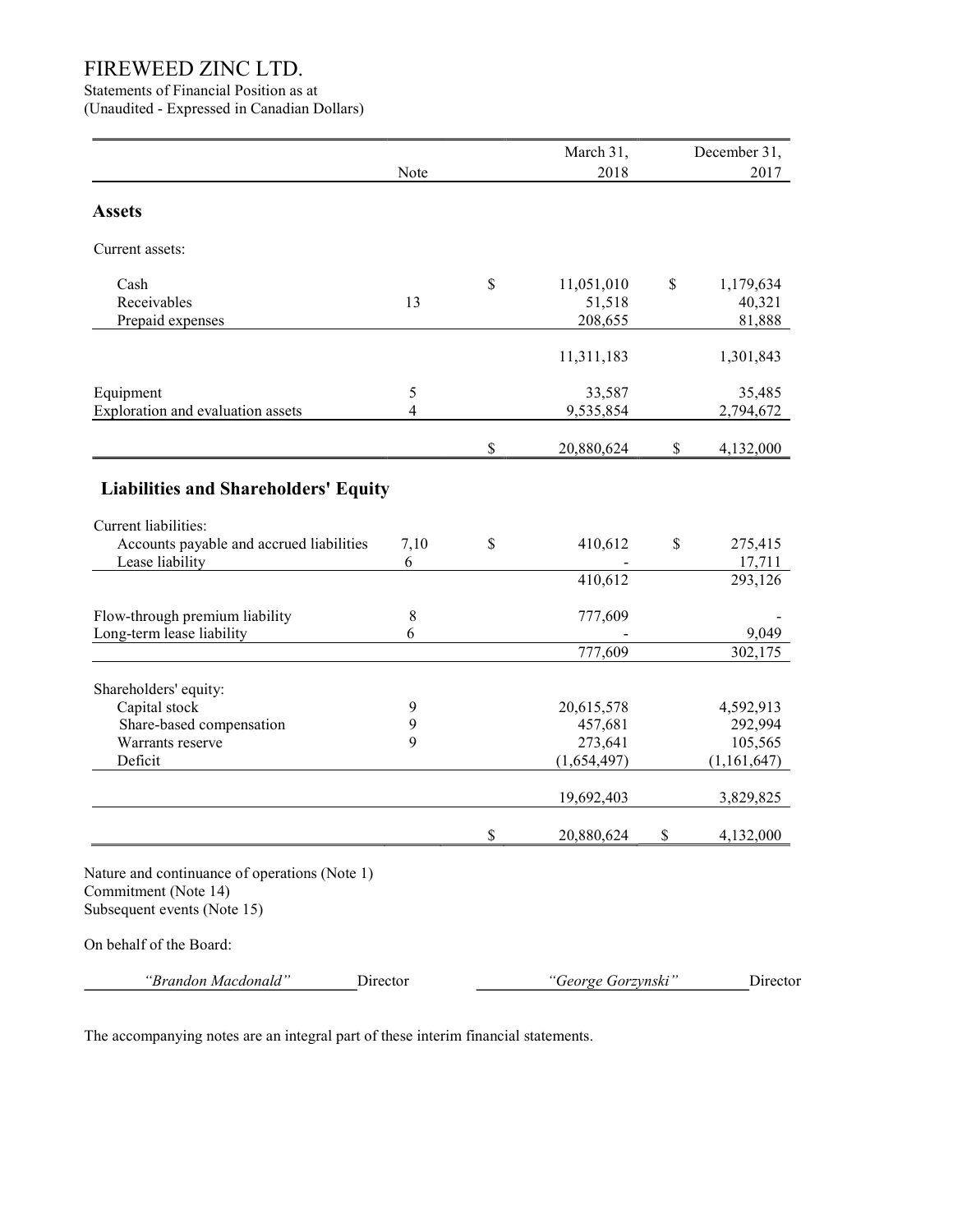## Statements of Operations and Comprehensive Loss

(Unaudited - Expressed in Canadian Dollars)

|                                                        |      |                  | Three months ended |
|--------------------------------------------------------|------|------------------|--------------------|
|                                                        | Note | March 31, 2018   | March 31, 2017     |
| <b>Expenses</b>                                        |      |                  |                    |
| Consulting fees                                        | 10   | \$<br>36,506     | \$<br>31,250       |
| Depreciation                                           | 5    | 1,898            |                    |
| Director and committee fees                            | 10   | 54,000           |                    |
| Finance expense                                        | 6    | 636              |                    |
| Investor relations                                     |      | 229,430          | 37,611             |
| Insurance expense                                      |      | 3,872            |                    |
| Office expenses                                        |      | 10,881           | 592                |
| Payroll expense                                        |      | 4,826            |                    |
| Professional fees                                      |      | 16,105           | 7,724              |
| Rent                                                   |      | 5,850            | 5,850              |
| Share-based compensation                               | 9    | 164,687          |                    |
| Transfer agent & filing fees                           |      | 9,645            | 2,500              |
| Travel                                                 |      | 9,902            |                    |
| Operating loss for the period                          |      | \$<br>(548, 238) | \$<br>(85, 527)    |
| Other income (expenses)                                |      |                  |                    |
| Amortization of flow-through liability                 | 8    | \$<br>34,623     | \$                 |
| Interest income                                        |      | 20,765           |                    |
| Comprehensive loss for the period                      |      | 492,850          | 85,527             |
|                                                        |      |                  |                    |
| <b>Loss per share</b> $-$ basic and diluted            |      | \$<br>(0.02)     | \$<br>(0.01)       |
| Weighted average number of common shares outstanding - |      |                  |                    |
| basic and diluted                                      |      | 23, 222, 793     | 8,527,333          |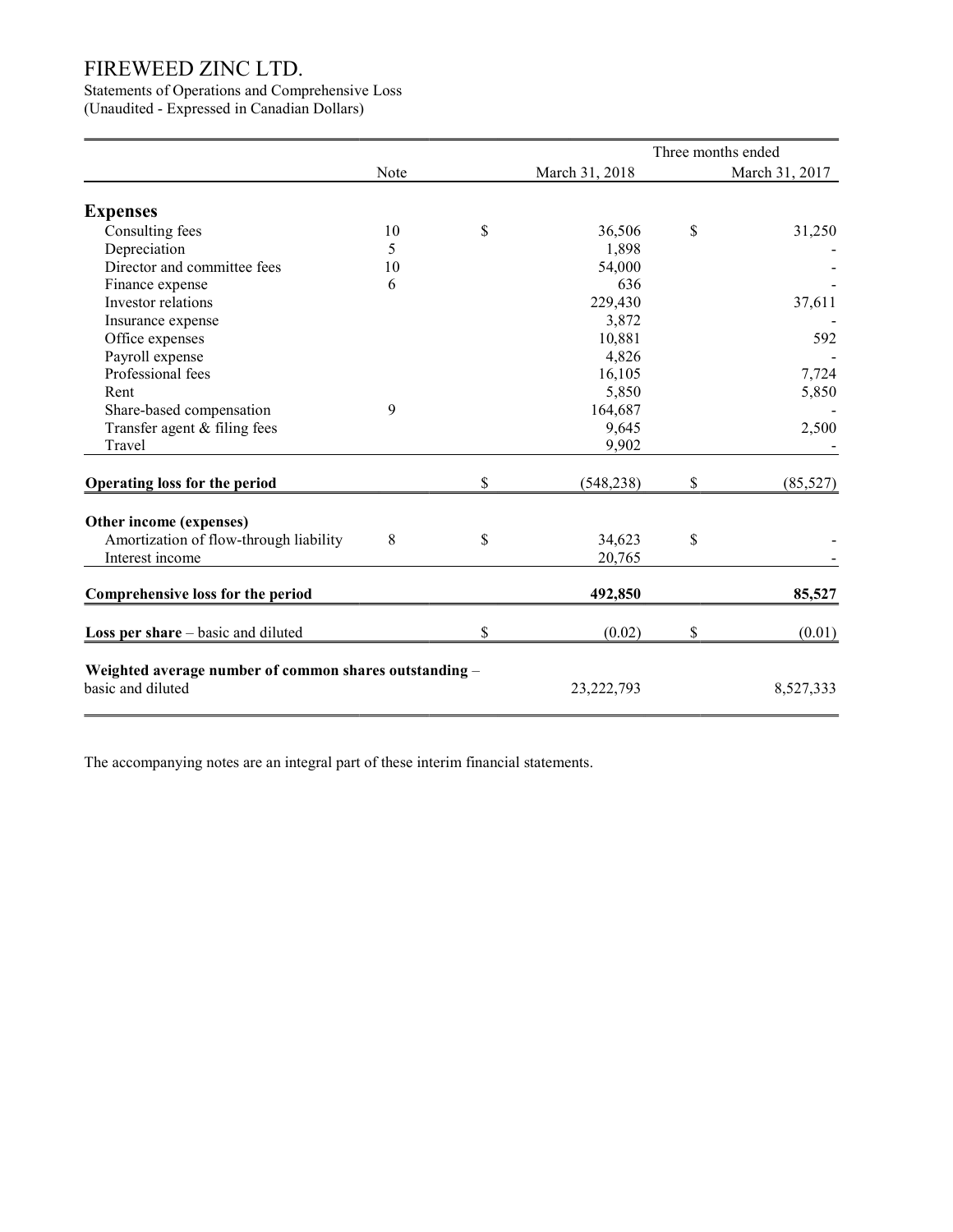Statement of Cash Flows

(Unaudited - Expressed in Canadian Dollars)

|                                           |                | Three months ended | Three months ended |
|-------------------------------------------|----------------|--------------------|--------------------|
|                                           |                | March 31,          | March 31,          |
|                                           | Note           | 2018               | 2017               |
| OPERATING ACTIVITIES                      |                |                    |                    |
| Loss for the period                       |                | \$<br>(492, 850)   | \$<br>(85, 527)    |
| Adjustment for items not affecting cash:  |                |                    |                    |
| Amortization of flow-through liability    | 8              | (34, 623)          |                    |
| Depreciation                              | 5              | 1,898              |                    |
| Finance expense                           | 6              | 636                |                    |
| Share-based compensation                  | 9              | 164,687            |                    |
| Change in non-cash working capital items: |                |                    |                    |
| Receivables                               | 13             | (11, 197)          | (4,074)            |
| Prepaid expenses                          |                | (126,767)          | (22,500)           |
| Accounts payable and accrued liabilities  | $\sqrt{ }$     | 43,443             | (6,010)            |
|                                           |                | (454, 773)         | (118, 111)         |
| <b>INVESTING ACTIVITIES</b>               |                |                    |                    |
| Exploration and evaluation assets         | $\overline{4}$ | (1,301,319)        | (25, 414)          |
|                                           |                | (1,301,319)        | (25, 414)          |
| <b>FINANCING ACTIVITIES</b>               |                |                    |                    |
| Capital stock, net of issuance costs      | 9              | 11,654,864         | 565,000            |
| Lease liability                           | 6              | (27, 396)          |                    |
|                                           |                | 11,627,468         | 565,000            |
| Increase in cash                          |                | 9,871,376          | 421,475            |
| Cash, beginning of the year               |                | 1,179,634          | 72,214             |
| Cash, end of the year                     |                | \$<br>11,051,010   | \$<br>493,689      |

Supplemental disclosures with respect to cash flows:

## Supplemental Schedule of Non-Cash Investing and Financing Activities

| Exploration and evaluation expenditures                  |   |           |      |
|----------------------------------------------------------|---|-----------|------|
| included in accounts payable                             | S | 210.372   | 175. |
| Fair value of finders' warrants                          |   | 174.625   |      |
| Fair value of shares issued for property                 |   | 5,348,109 |      |
| Reallocation of reserves for broker's warrants exercised |   | 6.549     |      |
|                                                          |   |           |      |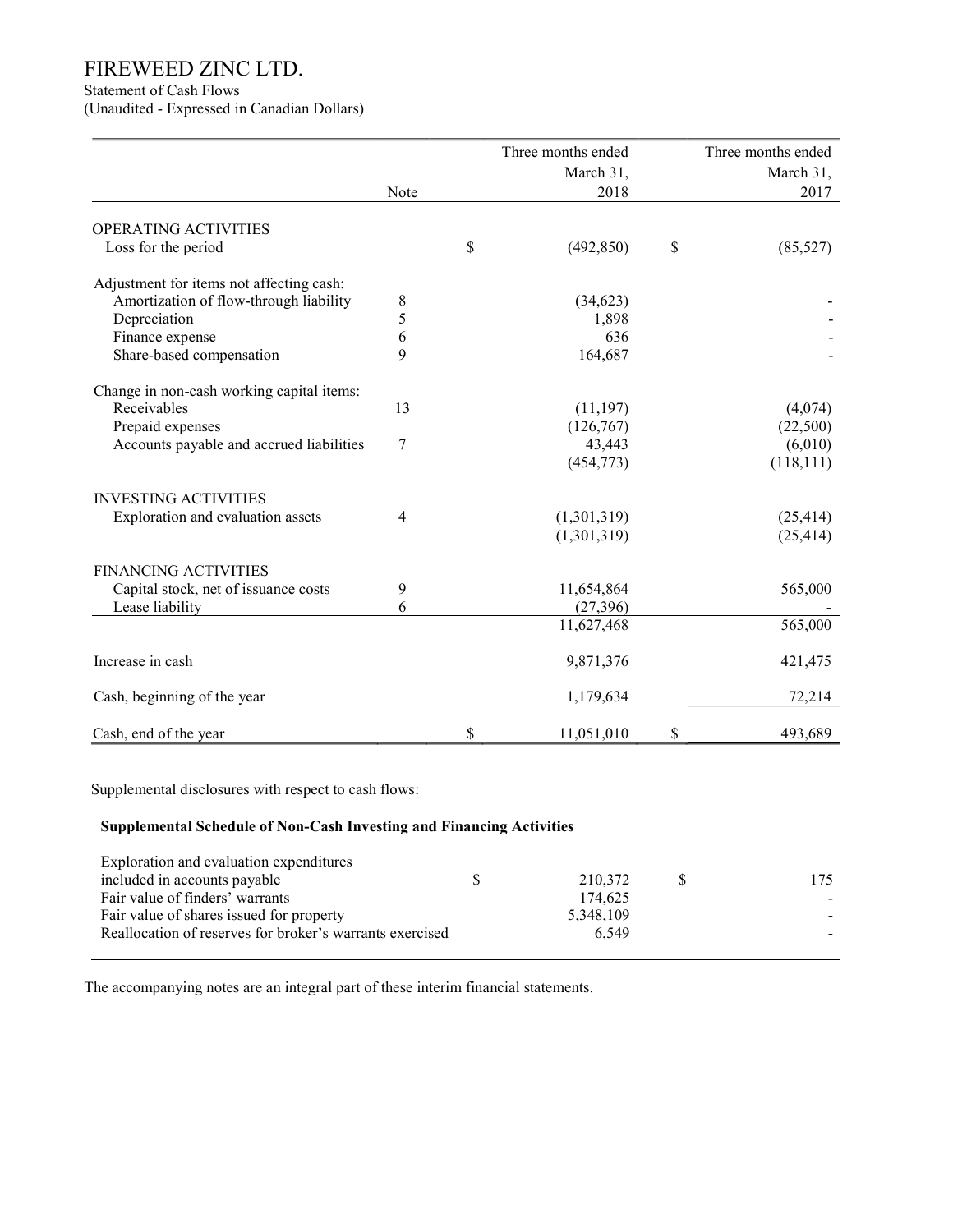## Statements of Changes in Shareholders' Equity

(Unaudited - Expressed in Canadian Dollars)

|                                        |      | Capital Stock |     |               |    |                     |               |                          |    |                                         |    |                  |                      |
|----------------------------------------|------|---------------|-----|---------------|----|---------------------|---------------|--------------------------|----|-----------------------------------------|----|------------------|----------------------|
|                                        | Note | Shares        |     | Amount        |    | Warrants<br>reserve |               | Options<br>reserve       |    | Subscriptions<br>received in<br>advance |    | Deficit          | Total                |
| <b>Balance at December 31, 2016</b>    |      | 5,700,000     |     | 270,500<br>S. | \$ | $\sim$              | \$            |                          | \$ | 80,000                                  | S. | $(202,160)$ \$   | 148,340              |
| Seed financings<br>Loss for the period | 8    | 3,720,000     |     | 645,000       |    |                     |               | $\overline{\phantom{a}}$ |    | (80,000)                                |    | (85, 527)        | 565,000<br>(85, 527) |
| <b>Balance at March 31, 2017</b>       |      | 9,420,000     |     | \$915,500     | \$ | $\blacksquare$      | $\mathbf{\$}$ |                          | \$ | $\blacksquare$                          | \$ | $(287,687)$ \$   | 627,813              |
| <b>Balance at December 31, 2017</b>    |      | 17,756,370    | S.  | 4,592,913     | \$ | 105,565             | <sup>\$</sup> | 292,994                  | \$ |                                         | \$ | $(1,161,647)$ \$ | 3,829,825            |
| Shares issued for resource property    | 4,8  | 3,565,406     |     | 5,348,109     |    |                     |               |                          |    |                                         |    | $\blacksquare$   | 5,348,109            |
| Shares issued in private placement     | 8    | 5,700,000     |     | 7,524,000     |    |                     |               | $\overline{\phantom{0}}$ |    |                                         |    | $\sim$           | 7,524,000            |
| Flow-through shares issued in          |      |               |     |               |    |                     |               |                          |    |                                         |    |                  |                      |
| private placement                      | 8    | 3,000,000     |     | 3,960,000     |    |                     |               |                          |    |                                         |    |                  | 3,960,000            |
| Share issue costs                      | 8    |               |     | (828, 493)    |    | 174,625             |               |                          |    |                                         |    |                  | (653,868)            |
| Share-based compensation               | 8    |               |     |               |    |                     |               | 164,687                  |    |                                         |    |                  | 164,687              |
| Warrants exercised                     | 8    | 25,000        |     | 19,049        |    | (6, 549)            |               |                          |    |                                         |    |                  | 12,500               |
| Loss for the period                    |      |               |     |               |    |                     |               |                          |    |                                         |    | (492, 850)       | (492, 850)           |
| <b>Balance at March 31, 2018</b>       |      | 30,046,776    | -SS | 20,615,578    | S. | 273,641             |               | 457,681<br>SS.           | S  |                                         | S  | $(1,654,497)$ \$ | 19,692,403           |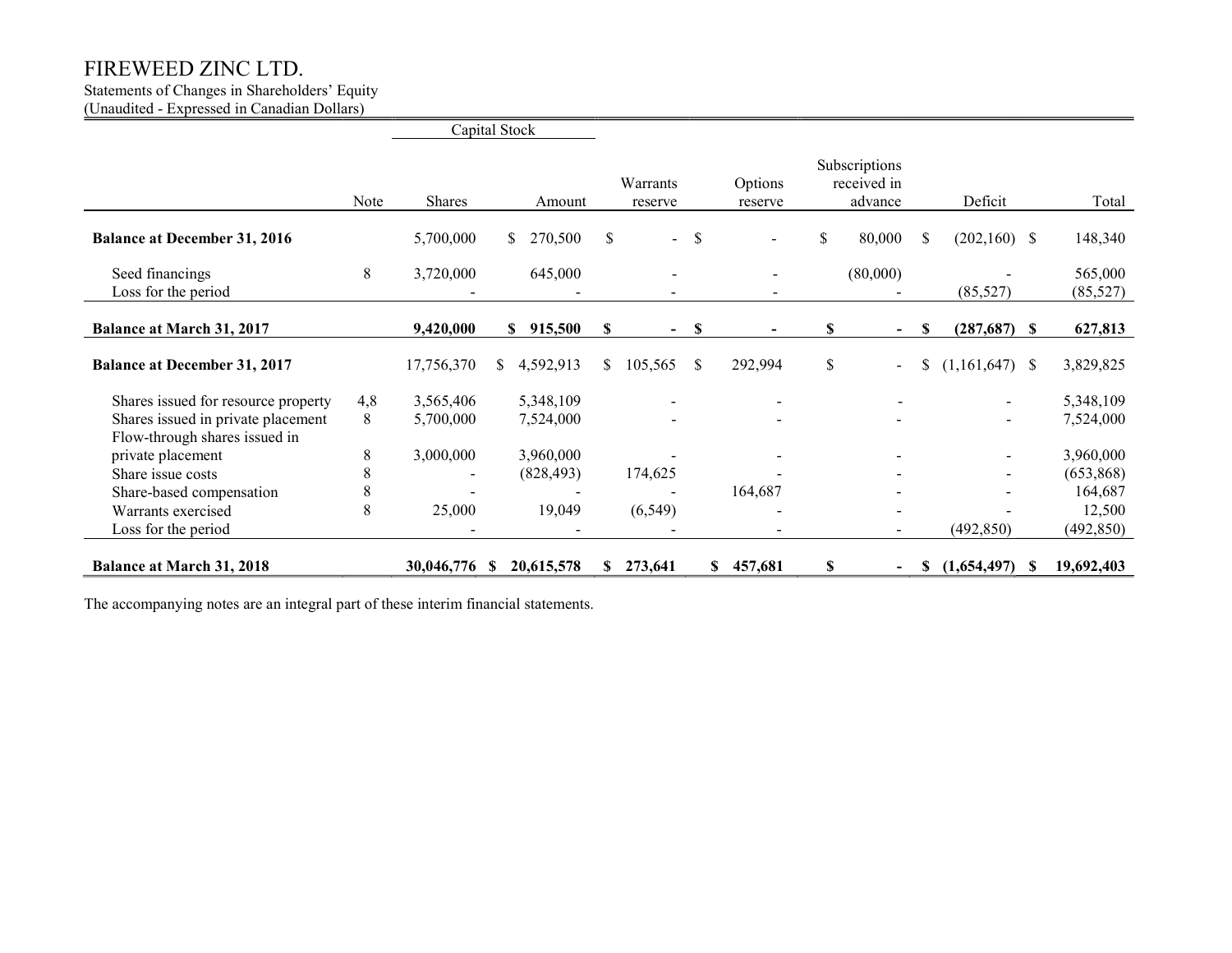#### 1. Nature and continuance of operations

Fireweed Zinc Ltd. (the "Company") was incorporated under the Business Corporations Act of the Yukon in Canada on October 20, 2015. The Company is a mineral exploration and development company and is engaged in the acquisition, exploration and development of mineral assets. Currently the Company has one project, the Macmillan Pass Project, which includes the Tom and Jason zinc-lead-silver deposits, MAC claims and recently optioned large blocks of adjacent claims (MC, MP, Jerry, BR and NS) in Yukon, Canada (collectively, the "Project"). The Company is listed on the TSX Venture Exchange and trades under the symbol FWZ.

The Company's head office and principal address is Suite 1020 – 800 West Pender Street, Vancouver, British Columbia, Canada V6C 2V6. The registered and records office is 3081 3<sup>rd</sup> Avenue, Whitehorse, Yukon, Canada Y1A 4Z7.

The Company's ability to continue operations is not assured and is dependent upon the ability of the Company to obtain necessary financing to meet its liabilities and commitments as they become due and the ability to generate future profitable production or operations or obtain sufficient proceeds from the disposition thereof. The outcome of these matters cannot be predicted at this time. The interim financial statements do not include adjustments to amounts and classifications of assets and liabilities that might be necessary should the Company be unable to continue operations. As at March 31, 2018, management estimates that the Company has sufficient working capital to maintain its operations and activities for the next fiscal year.

The financial statements for the three months ended March 31, 2018 have been prepared by management, reviewed by the Audit Committee and authorized for issue by the Board of Directors on May 25, 2018.

#### 2. Basis of presentation

These financial statements have been prepared in accordance with International Financial Reporting Standards ("IFRS") as issued by the International Accounting Standards Board ("IASB") and interpretations issued by the International Financial Reporting Interpretation Committee ("IFRIC") in effect at March 31, 2018.

The financial statements have been prepared on a historical cost basis, except for financial instruments classified as fair value through profit and loss, which are stated at their fair value. All dollar amounts presented are in Canadian dollars unless otherwise specified. In addition, the financial statements have been prepared using the accrual basis of accounting, except for cash flow information.

#### 3. Significant accounting policies

#### New and revised standards and interpretations

The accounting policies in preparation of these condensed interim financial statements are consistent with those applied and disclosed in the Company's audited financial statements for the year ended December 31, 2017, except for the adoption, on January 1, 2018, of IFRS 9, Financial Instruments: Classification and Measurement ("IFRS 9"), which has an initial application as at this date.

IFRS 9 uses a single approach to determine whether a financial asset is classified and measured at amortized cost or fair value, replacing the multiple rules in IAS 39, Financial instruments. The approach in IFRS 9 is based on how an entity manages its financial instruments and the contractual cash flows characteristics of the financial asset. Most of the requirements in IAS 39 for classification and measurement of financial liabilities were carried forward in IFRS 9 and, therefore, the accounting policy with respect to financial liabilities is unchanged.

The Company classifies its financial assets into one of the categories described below, depending on the purpose for which the asset was acquired. Management determines the classification of its financial assets at initial recognition.

The classification of debt instruments is driven by the business model for managing the financial assets and their contractual cash flow characteristics. Debt instruments are measured at amortized cost if the business model is to hold the instrument for collection of contractual cash flows and those cash flows are solely principal and interest.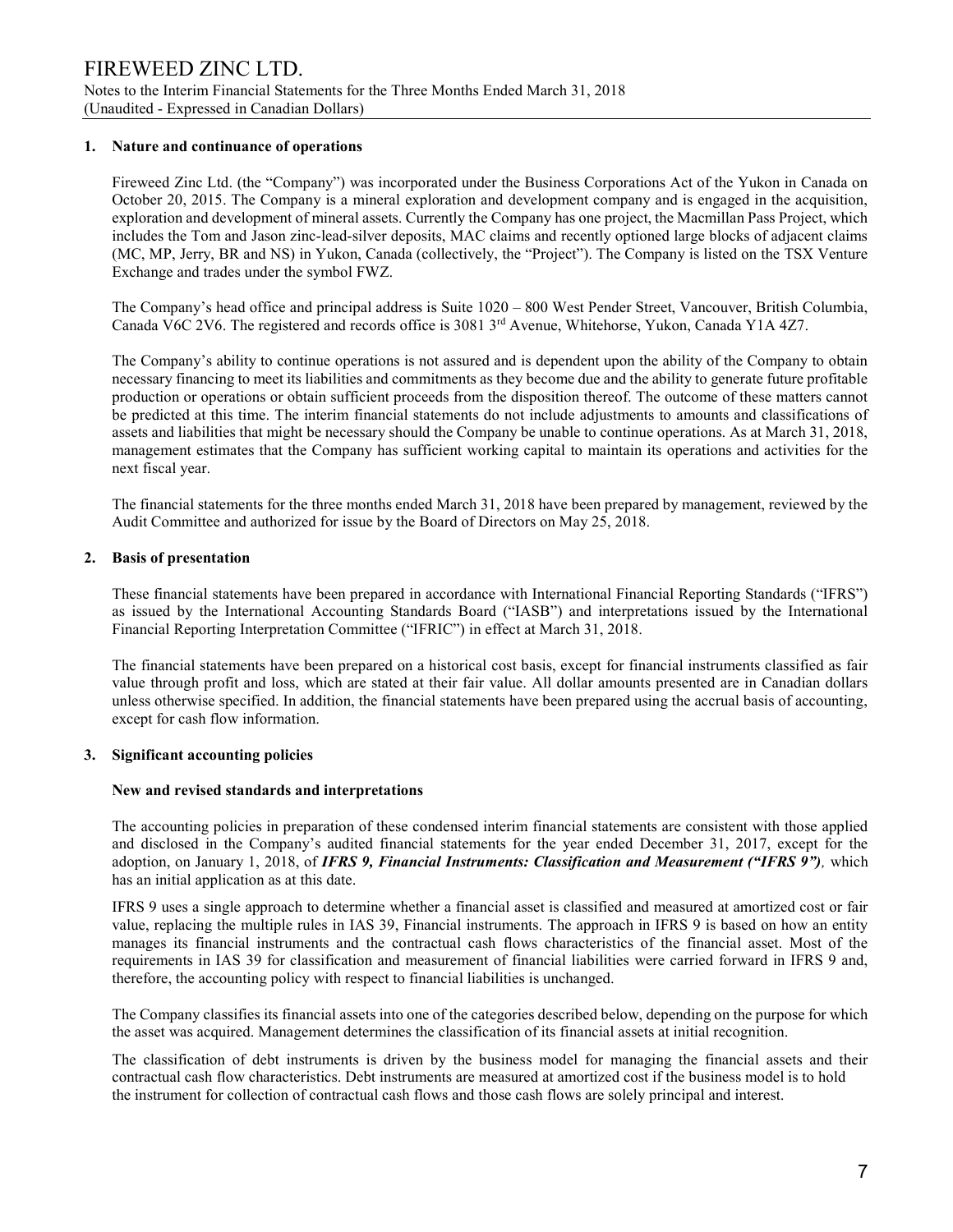## FIREWEED ZINC LTD. Notes to the Interim Financial Statements for the Three Months Ended March 31, 2018 (Unaudited - Expressed in Canadian Dollars)

### 3. Significant accounting policies (continued)

#### New and revised standards and interpretations (continued)

If the business model is not to hold the debt instrument, it is classified as fair value through profit and loss ("FVTPL"). Financial assets with embedded derivatives are considered in their entirety when determining whether their cash flows are solely payments of principal and interest.

Equity instruments that are held for trading (including all equity derivative instruments) are classified as FVTPL, for other equity instruments, on the day of acquisition the Company can make an irrevocable election (on an instrument byinstrument basis) to designate them as at fair value through other comprehensive income ("FVTOCI").

Fair value through profit or loss ("FVTRL") – Financial assets carried at FVTPL are initially recorded at fair value and transaction costs are expensed in the income statement. Realized and unrealized gains and losses arising from changes in the fair value of the financial asset held at FVTPL are included in the income statement in the period in which they arise. Derivatives are also categorized as FVTPL unless they are designated as hedges.

Fair value through other comprehensive income ("FVTOCI") - Investments in equity instruments at FVTOCI are initially recognized at fair value plus transaction costs. Subsequently, they are measured at fair value, with gains and losses arising from changes in fair value recognized in other comprehensive income. There is no subsequent reclassification of fair value gains and losses to profit or loss following the derecognition of the investment

Financial assets at amortized cost - A financial asset is measured at amortized cost if the objective of the business model is to hold the financial asset for the collection of contractual cash flows, and the asset's contractual cash flows are comprised solely of payments of principal and interest. They are classified as current assets or non-current assets based on their maturity date and are initially recognized at fair value and subsequently carried at amortized cost less any impairment.

Impairment of financial assets at amortized cost: The Company recognizes a loss allowance for expected credit losses on financial assets that are measured at amortized cost. At each reporting date, the loss allowance for the financial asset is measured at an amount equal to the lifetime expected credit losses if the credit risk on the financial asset has increased significantly since initial recognition. If at the reporting date, the financial asset has not increased significantly since initial recognition, the loss allowance is measured for the financial asset at an amount equal to twelve month expected credit losses.

Impairment losses on financial assets carried at amortized cost are reversed in subsequent periods if the amount of the loss decreases and the decrease can be objectively related to an event occurring after the impairment was recognized.

Financial asset **IFRS** 9 Classification Cash Amortized cost Other receivables **Amortized** cost Accounts payable and accrued liabilities Amortized cost

The following table shows the classification of the Company's financial assets under IFRS 9:

As the accounting reflected by the adoption of IFRS 9 under the above classifications and election is similar to that of IAS 39, there will be no impact on the Company's financial statements and no restating of prior periods will be required.

Certain new standards, interpretations, amendments and improvements to existing standards were issued by the IASB or IFRIC that are mandatory for future accounting periods. The following have not yet been adopted by the Company and are being evaluated to determine their impact:

 IFRS 16, Leases: New standard to establish principles for recognition, measurement, presentation and disclosure of leases with an impact on lessee accounting, effective for annual periods beginning on or after January 1, 2019.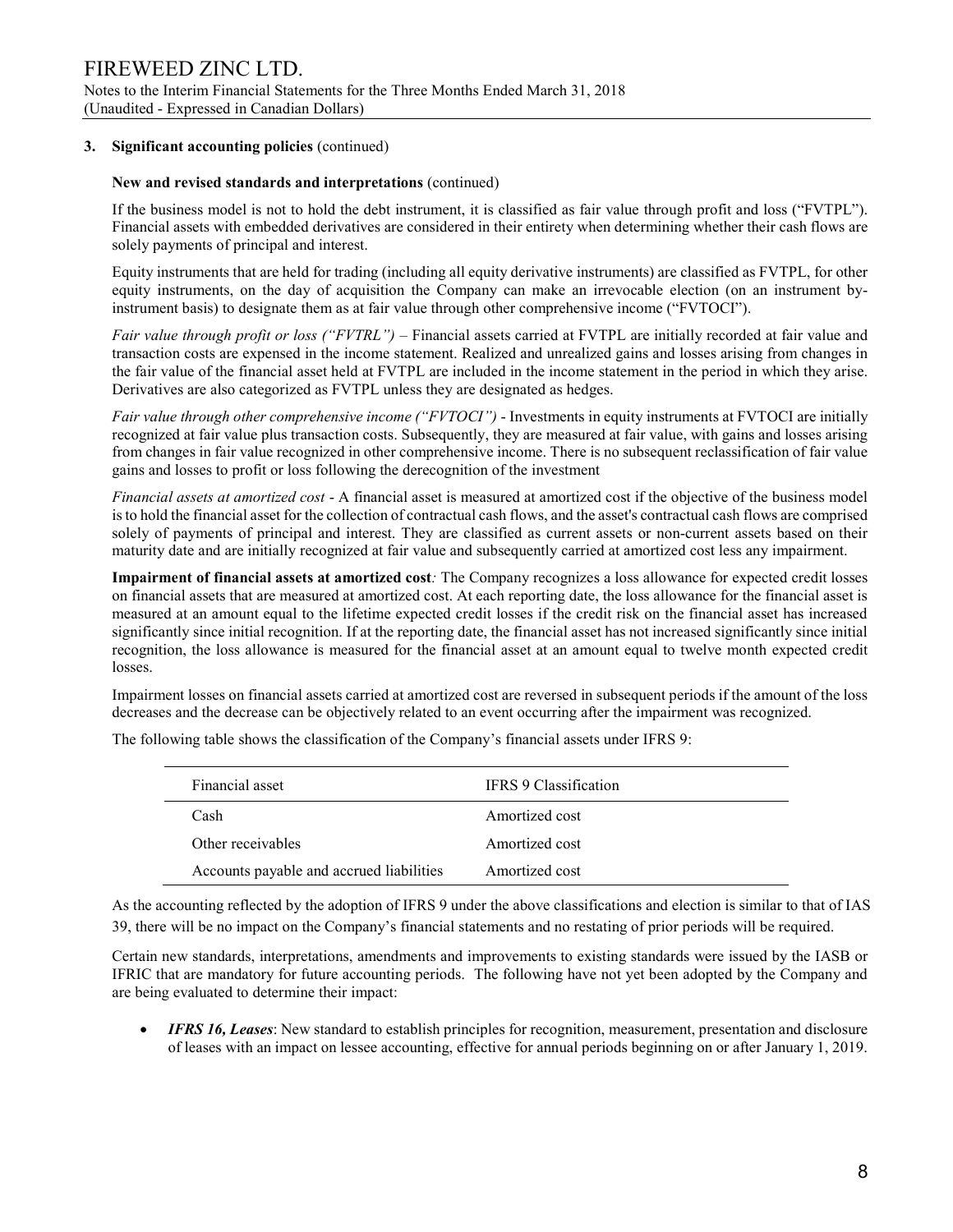Notes to the Financial Statements for the Three Months Ended March 31, 2018 (Unaudited - Expressed in Canadian Dollars)

#### 4. Exploration and evaluation assets

| <b>Macmillan Pass Project</b> |      |             | March 31, | December 31, |           |  |
|-------------------------------|------|-------------|-----------|--------------|-----------|--|
| (Yukon, Canada)               | Note |             | 2018      |              | 2017      |  |
| Acquisition costs:            |      |             |           |              |           |  |
| Opening balance               |      | $\mathbb S$ | 324,691   | \$           | 100,000   |  |
| Additions during the period:  |      |             |           |              |           |  |
| Cash payments                 |      |             | 750,000   |              | 224,691   |  |
| Shares issued                 | 4,9  |             | 5,348,109 |              |           |  |
| Total acquisition costs       |      |             | 6,422,800 |              | 324,691   |  |
| <b>Exploration costs:</b>     |      |             |           |              |           |  |
| Opening balance               |      |             | 2,469,981 |              | 1,971     |  |
| Additions during the period:  |      |             |           |              |           |  |
| Assaying                      |      |             | 8,813     |              | 73,018    |  |
| Camp                          |      |             | 40,412    |              | 529,390   |  |
| Community relations           |      |             | 500       |              | 1,850     |  |
| Drilling                      |      |             |           |              | 691,370   |  |
| Engineering (Geophysics)      |      |             | 422,723   |              | 125,844   |  |
| Field                         |      |             | 1,258     |              | 8,670     |  |
| Geological Consulting         | 10   |             | 92,240    |              | 756,080   |  |
| Legal Fees                    |      |             | 8,673     |              | 5,228     |  |
| Other                         |      |             | 6,050     |              | 160,897   |  |
| Permitting                    |      |             | 4,283     |              | 973       |  |
| Reporting                     |      |             | 52,931    |              | 54,522    |  |
| Travel & Support              |      |             | 5,190     |              | 60,168    |  |
| Total exploration costs       |      |             | 3,113,054 |              | 2,469,981 |  |
| <b>Ending balance</b>         |      | \$          | 9,535,854 | \$           | 2,794,672 |  |

### Tom Jason, Yukon, Canada

On December 14, 2016, the Company entered into a two year option agreement with Hudbay Minerals Inc. ("Hudbay") whereby the Company could acquire a 100% interest in the Tom Jason zinc-lead-silver property by paying \$1,000,000 in cash, issuing such quantity of common shares in the capital of the Company as is equal to 15% of its issued and outstanding shares on a fully diluted basis but excluding shares issued for projects other than Tom Jason at the time the option is exercised, and incurring exploration expenditures of \$1,000,000 over two years or a prorated lesser amount if the option is exercised earlier than two years.

These terms are summarized as follows:

| <b>Due Date</b>              | Cash              | <b>Common shares</b>                 | <b>Cumulative</b><br>exploration<br>expenditures |
|------------------------------|-------------------|--------------------------------------|--------------------------------------------------|
| December 14, 2016            | $$100,000$ (paid) |                                      |                                                  |
| Earlier of the Company's IPO |                   |                                      |                                                  |
| and exercise of the option   | $$150,000$ (paid) |                                      |                                                  |
|                              |                   |                                      | 250,000                                          |
| December 14, 2017            | -                 |                                      | (Completed)                                      |
|                              |                   | 15% of issued and outstanding shares | \$1,000,000                                      |
| Exercise of the option       | $$750,000$ (paid) | $(3,565,406$ shares issued)          | (Completed)                                      |

During the period ended March 31, 2018, the Company exercised its option and paid the cash and issued the required shares to acquire a 100% interest in the Tom Jason property (Note 9).

Upon exercise of the option, the Company assumed a pre-existing 3% net smelter royalty ("NSR") on the Jason claims to third parties but has the right to purchase at any time - 1.5% of the NSR for \$1,250,000 and the remaining 1.5% NSR for \$4,000,000.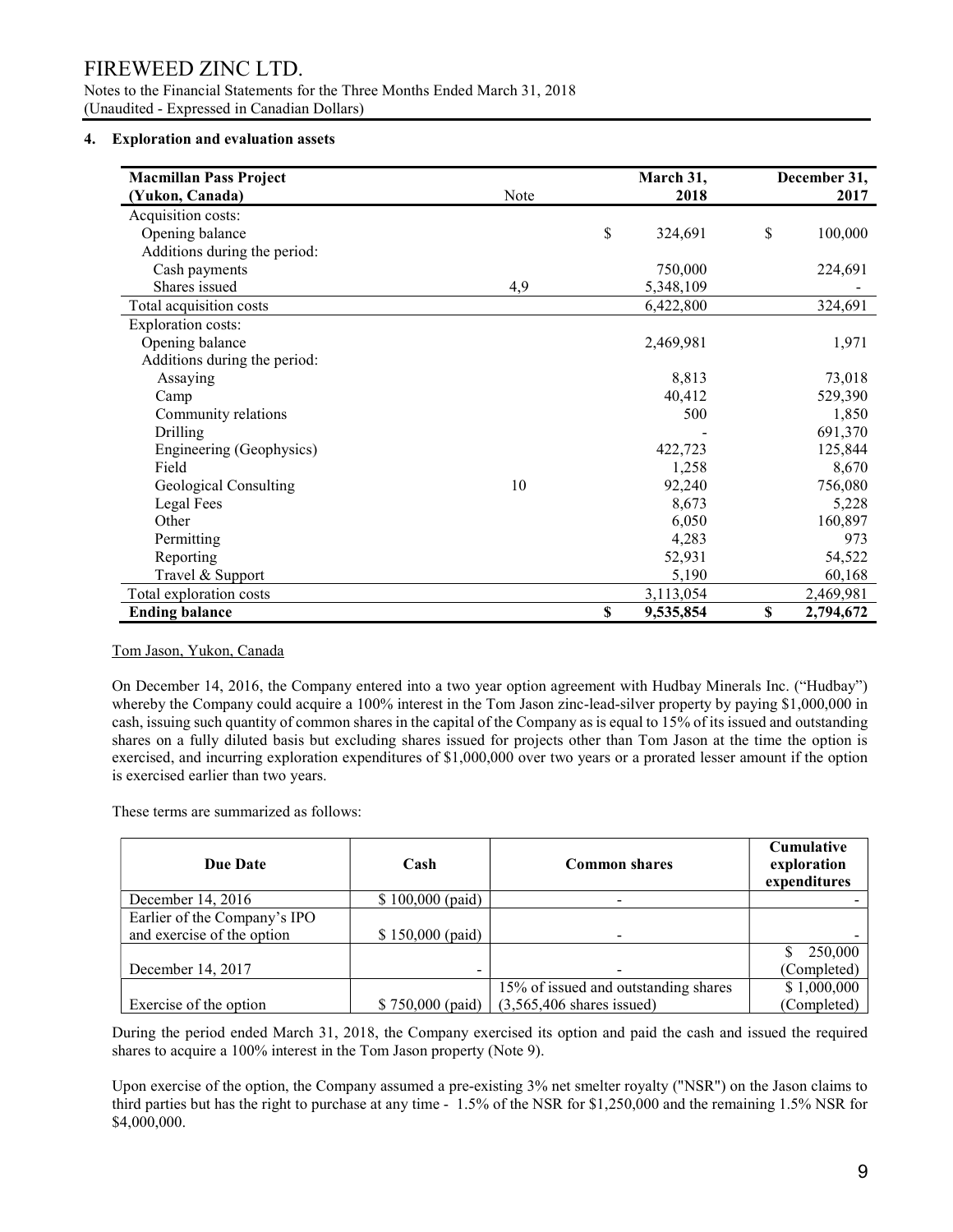## 4. Exploration and evaluation assets (continued)

On July 24, 2017, the Company entered into an option agreement with Newmont Canada Holdings, ULC ("Newmont"), whereby the Company can acquire a 100% interest in Newmont's MAC claims located on the northwest extension of the Company's Tom Jason claims by paying \$450,000 in staged cash payments over four years (see summary of payments in the schedule below), maintaining the MAC claims in good standing (minimum cost of \$82,000 per year), and granting Newmont a 0.25% Net Smelter Returns royalty ("NSR") on base metals, 1% NSR, on silver and 3% NSR on gold. Newmont will also have an exclusive but limited 30 days right of first offer on any future proposed sale, transfer or disposition by the Company of its interest in the MAC claims. The MAC claims are considered part of the MacMillan Pass project cash generating unit.

Option Payment Summary to Newmont:

| <b>Due Date</b>                       | Amount          |
|---------------------------------------|-----------------|
| July 24, 2017 (signing of the option) | \$50,000 (paid) |
| July 24, 2018 (first anniversary)     | \$80,000        |
| July 24, 2019 (second anniversary)    | \$95,000        |
| July 24, 2020 (third anniversary)     | \$110,000       |
| July 24, 2021 (fourth anniversary)    | \$115,000       |
| <b>TOTAL</b>                          | \$450,000       |

The Company may prepay any of the option payments and/or prepay the entire purchase price at any time.

### Option Agreement with Constantine Metal Resources Ltd. and Carlin Gold Corporation

During the period ended March 31, 2018, the Company entered into a letter option agreement with Constantine Metal Resources Ltd. ("Constantine") and Carlin Gold Corporation ("Carlin") to purchase the MC, MP and Jerry Claims, Mayo and Watson Lake Mining District. The letter agreement described the general terms whereby the Company will have the right to earn a 100% interest in the MC, MP, and Jerry claims, comprised of 624 Yukon Quartz Claim tenures estimated to be 11,877 hectares. The terms of the agreement are summarized below:

| <b>Due Date</b>                                         | Cash       | <b>Common shares</b> |  |  |
|---------------------------------------------------------|------------|----------------------|--|--|
| Exchange approval of the option agreement (May 9, 2018) | $$75,000*$ | $50,000*$            |  |  |
| On or before May 9, 2019                                | \$125,000  | 50,000               |  |  |
| On or before May 9, 2020                                | \$150,000  | 100,000              |  |  |
| On or before May 9, 2021                                | \$150,000  | 100,000              |  |  |
| <b>TOTAL</b>                                            | \$500,000  | 300,000              |  |  |

\*the first payment was made, and 50,000 shares were issued subsequent to March 31, 2018 (Note 15).

The definitive agreement with Constantine-Carlin was signed subsequent to the period, ended March 31, 2018 (Note 15).

The Company may prepay any of the option payments and/or prepay the entire purchase price at any time.

Although not part of the consideration payable to exercise the option, the Company will pay an additional \$750,000 or equivalent in shares at the Company's option, upon receiving a resource calculation of at least 2.0 million tonnes of indicated (or better) resource on any part of the Constantine-Carlin claims. Constantine-Carlin will retain the right to receive a NSR on any future mine production from the Constantine-Carlin claims as follows: 0.5% NSR on base metals and silver and 2% NSR on all other metals including gold. Fireweed maintains a right of first refusal on the sale of any NSR royalty from these claims by Constantine and/or Carlin.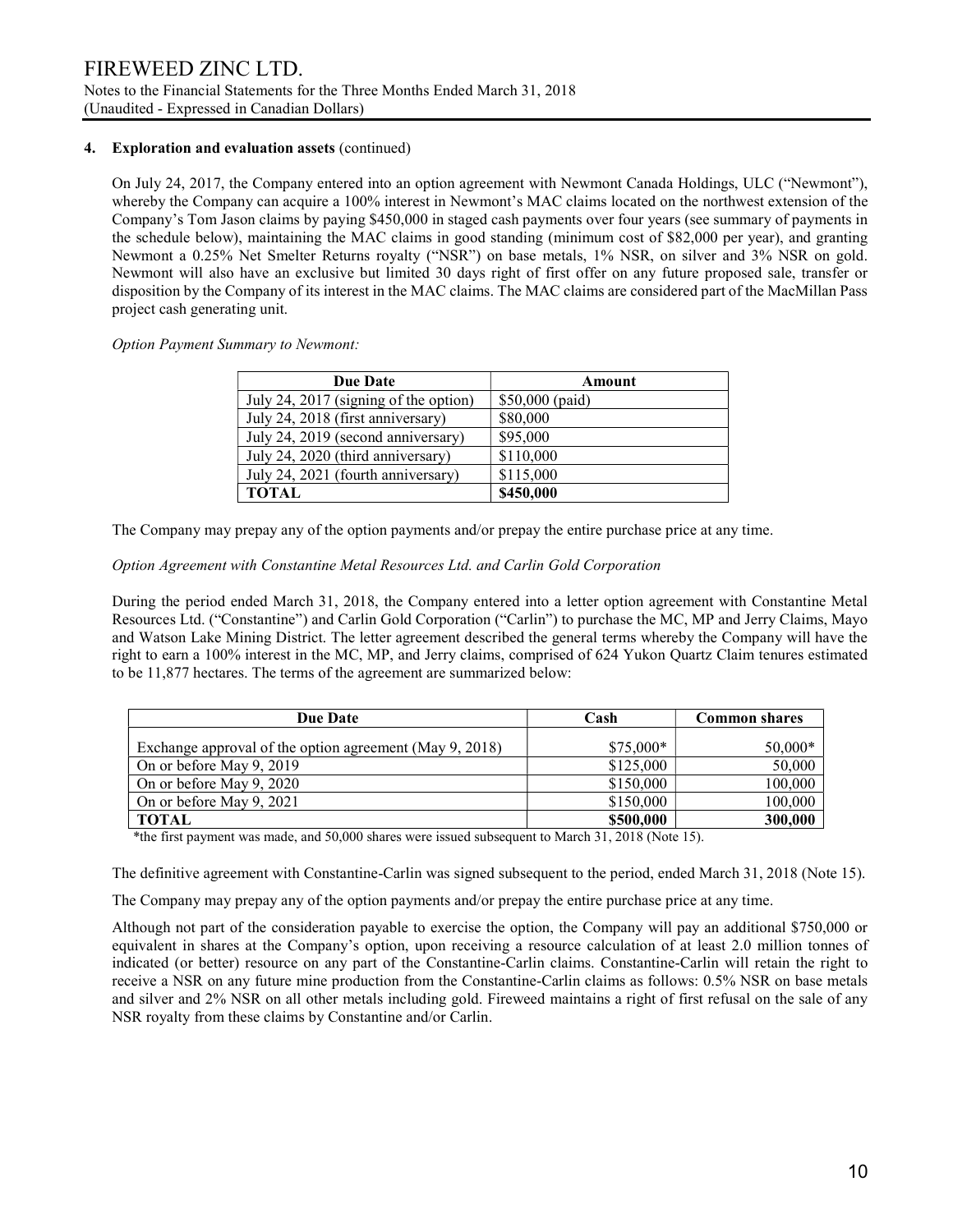## 4. Exploration and evaluation assets (continued)

Option Agreement with Golden Ridge Resources Ltd.

During the period ended March 31, 2018, the Company entered into a letter option agreement with Golden Ridge Resources Ltd. ("Golden Ridge") extending the Company's Macmillan Pass Project land position to the west and south over additional prospective ground.

This option allows the Company to acquire a 100% interest in the 333 NS and 326 BR quartz claim tenures from Golden Ridge. The Company can exercise the option and acquire 100% interest in the claims by making payments totaling \$500,000 and issuing 450,000 shares over three years to Golden Ridge as follows:

| <b>Due Date</b>                                         | Cash       | Common shares |  |  |
|---------------------------------------------------------|------------|---------------|--|--|
| Exchange approval of the option agreement (May 9, 2018) | $$75,000*$ | $75,000*$     |  |  |
| On or before May 9, 2019                                | \$75,000   | 75,000        |  |  |
| On or before May 9, 2020                                | \$150,000  | 100,000       |  |  |
| On or before May 9, 2021                                | \$200,000  | 200,000       |  |  |
| <b>TOTAL</b>                                            | \$500,000  | 450,000       |  |  |

\*the first payment was made, and 75,000 shares were issued subsequent to March 31, 2018 (Note 15).

The Company may prepay any of the option payments and/or prepay the entire purchase price at any time.

Although not part of the consideration payable to exercise the option, the Company will pay an additional \$750,000 or equivalent in shares at the Company's option, to Golden Ridge, upon receiving a resource calculation of at least 2.0 million tonnes of indicated (or better) resource on any part of the BR and NS claims.

Golden Ridge will retain the right to receive net smelter return royalties on any future mine production from the BR and NS claims as follows: 0.5% NSR on base metals and silver and 2% NSR on all other metals, including gold. There is also a third party 3% NSR on any future cobalt production from the BR and NS claims. The Company will have the right to purchase one-half of these NSR royalties (excluding the cobalt royalty) for \$2.0 million at any time prior to the commencement of commercial production. The Company maintains a right of first refusal on the sale of any NSR royalty from the BR and NS claims by Golden Ridge.

The definitive agreement with Golden Ridge was signed subsequent to the period ended March 31, 2018 (Note 15).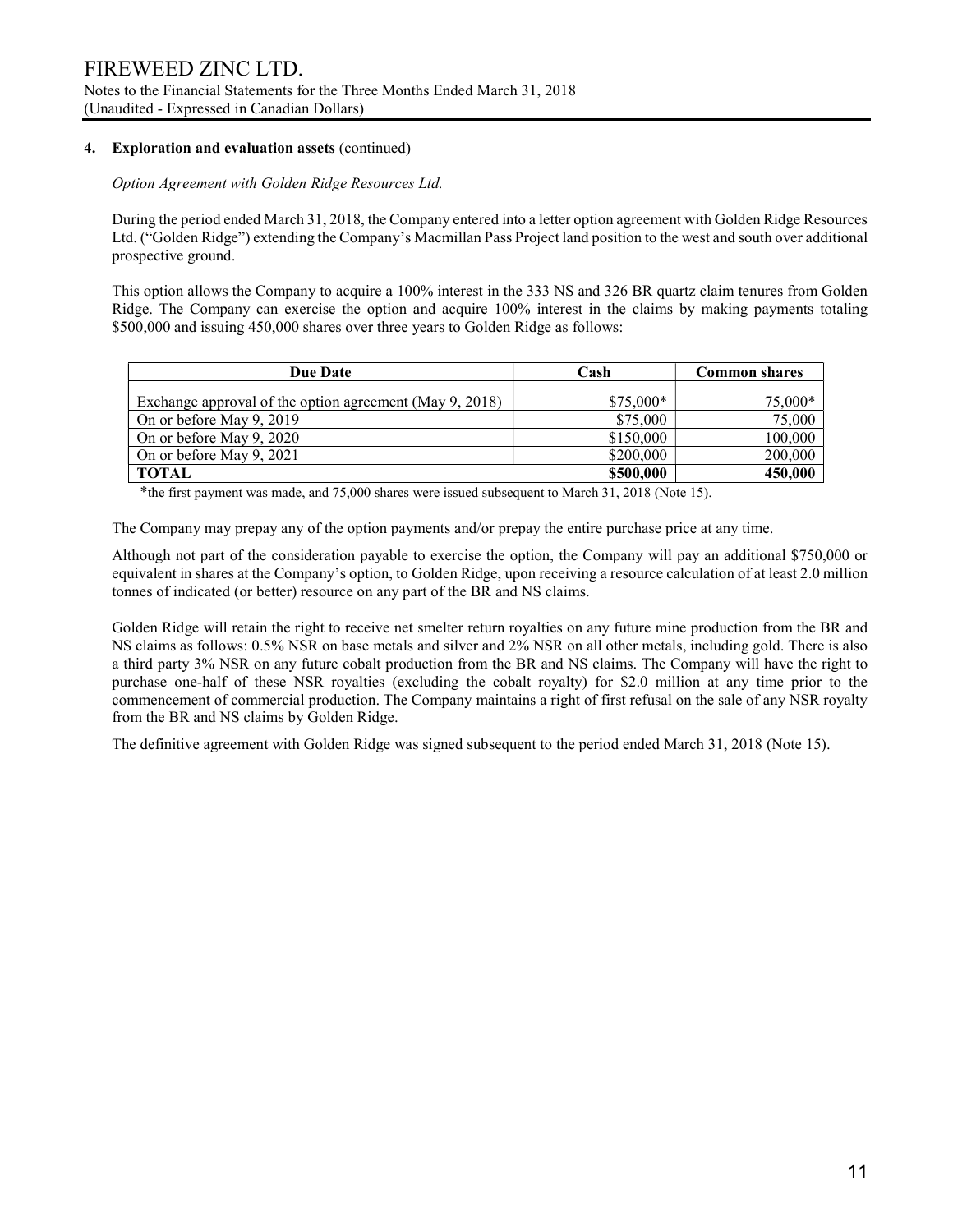Notes to the Financial Statements for the Three Months Ended March 31, 2018 (Unaudited - Expressed in Canadian Dollars)

## 5. Equipment

|                                     | <b>Exploration</b><br>Equipment |          |             | Computer<br>Hardware | <b>Total</b> |
|-------------------------------------|---------------------------------|----------|-------------|----------------------|--------------|
| Cost                                |                                 |          |             |                      |              |
| As at December 31, 2016             | \$                              |          | \$          |                      | \$           |
| Additions                           |                                 | 38,026   |             | 3,603                | 41,629       |
| Balance as at December 31, 2017     |                                 | 38,026   |             | 3,603                | 41,629       |
| Additions (Disposals)               |                                 |          |             |                      |              |
| <b>Balance as at March 31, 2018</b> |                                 | 38,026   |             | 3,603                | 41,629       |
| <b>Accumulated Depreciation</b>     |                                 |          |             |                      |              |
| As at December 31, 2016             |                                 |          |             |                      |              |
| Charge for the period               |                                 | (4,523)  |             | (1,621)              | (6,144)      |
| As at December 31, 2017             |                                 | (4,523)  |             | (1,621)              | (6,144)      |
| Charge for the period               |                                 | (1,675)  |             | (223)                | (1,898)      |
| <b>Balance as at March 31, 2018</b> |                                 | (6, 198) |             | (1, 844)             | (8,042)      |
| Net book value                      |                                 |          |             |                      |              |
| As at December 31, 2017             |                                 | 33,503   |             | 1,982                | 35,485       |
| As at March 31, 2018                | $\boldsymbol{\mathsf{S}}$       | 31,828   | $\mathbb S$ | 1,759                | \$<br>33,587 |

Equipment includes \$38,026 of exploration equipment initially acquired under finance lease (2016 - \$nil). During the period ended March 31, 2018, the Company committed to the acquisition of the equipment under the lease to complete the purchase and made a final payment subsequent to the period end (Note 6).

### 6. Finance lease obligation

During the year ended December 31, 2017, the Company entered into a finance lease for exploration equipment. The lease had an interest rate of 3% per annum with a term of 24 months, expiring in June 2019. The present value of the minimum lease payments related to the asset under the finance lease was \$38,026. As at March 31, 2018, the Company committed to the payment of the outstanding balance to complete the purchase of the leased equipment.

The following is a schedule of the minimum lease payments together with the balance of the obligation under the finance lease:

|                                                    | March 31, 2018 |
|----------------------------------------------------|----------------|
| 2018                                               | 13,718         |
| 2019                                               | 9,128          |
| Total minimum lease payments                       | 22,846         |
| Less interest at the implicit rate                 | (456)          |
| Balance of the obligation                          | 22,390         |
| Less current portion of finance lease obligation   | (13, 341)      |
| Less long-term portion of finance lease obligation | (9,049)        |
| Principal payment                                  | (22,390)       |
| Long-term portion of finance lease obligation      |                |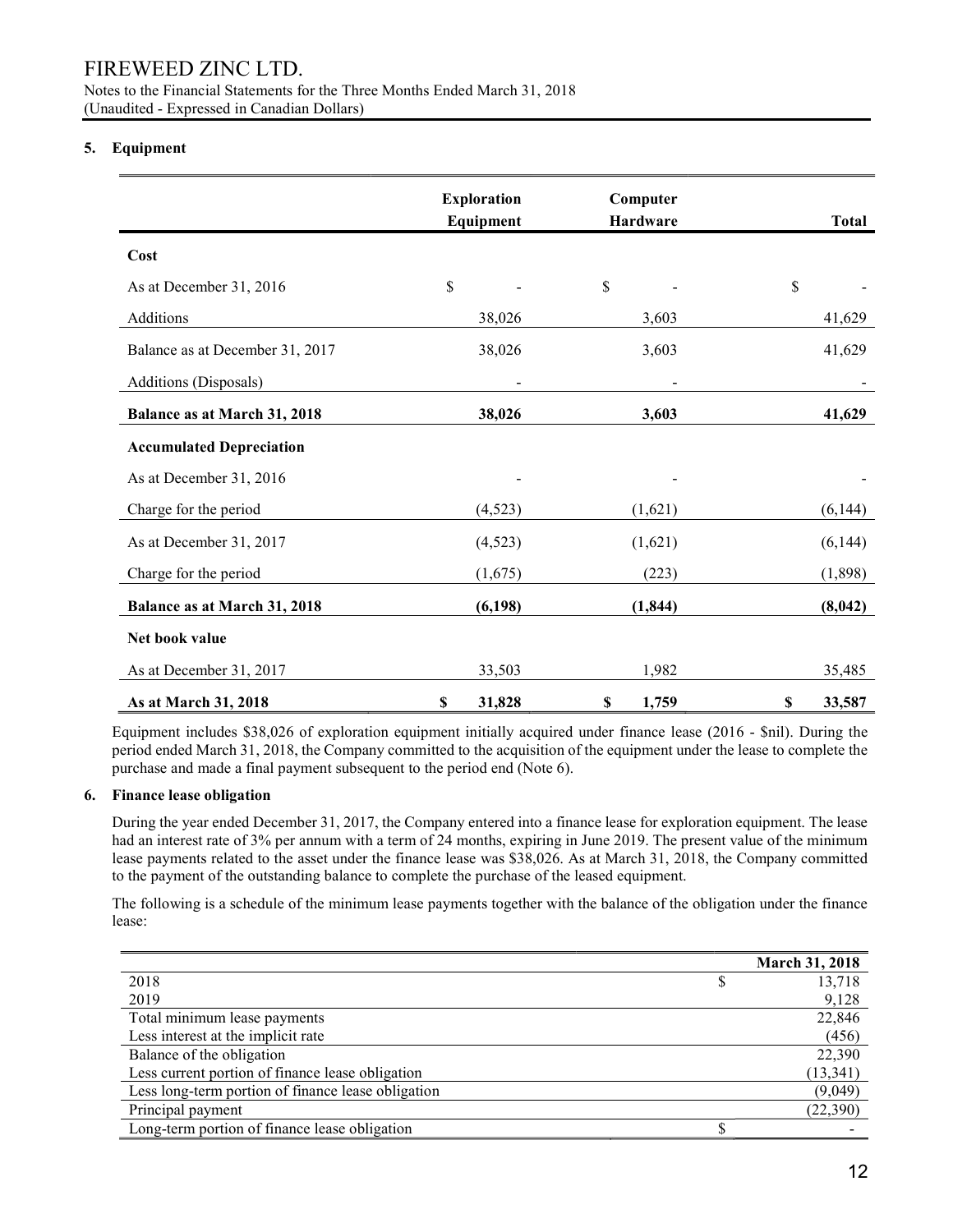## FIREWEED ZINC LTD. Notes to the Financial Statements for the Three Months Ended March 31, 2018 (Unaudited - Expressed in Canadian Dollars)

### 6. Finance lease obligation (continued)

Continuity of finance lease obligation:

| Balance of obligation, December 31, 2017 | 26,760   |
|------------------------------------------|----------|
| Principal payments                       | (27,396) |
| Finance expense on buy-out               | 636      |
| Balance of obligation, March 31, 2018    |          |

#### 7. Accounts payable and accrued liabilities

 Accounts payable and accrued liabilities mainly consist of payables to management and to vendors for work completed on the Company's project as well as accrual of professional fees and director fees. The breakdowns of accounts payable and accrued liabilities are as follows:

|                                           | Note | March 31,<br>2018 | December 31,<br>2017 |
|-------------------------------------------|------|-------------------|----------------------|
| Payable to related parties                | 10   | 31,295            | 48,557               |
| Payable to vendors<br>Accrued liabilities | 10   | 319,401<br>59.916 | 115,310<br>111,548   |
|                                           |      | 410,612           | 275,415              |

#### 8. Flow-through liability

Flow-through share premium liabilities include the liability portion of the flow-through shares issued. The following is a continuity schedule of the liability portion of the flow-through shares issuances:

|                                                                                                                        |   | <b>March 31, 2018</b> |
|------------------------------------------------------------------------------------------------------------------------|---|-----------------------|
| Balance at December 31, 2017 and 2016                                                                                  | S |                       |
| Liability incurred on flow through shares issued                                                                       |   | 1,020,000             |
| Flow-through issuance costs                                                                                            |   | (207,768)             |
| Settlement of flow through share liability on incurred<br>expenditures, net of expensed flow-through share issue costs |   | (34, 623)             |
| <b>Balance at March 31, 2018</b>                                                                                       |   | 777,609               |

On February 26, 2018, the Company issued 3,000,000 flow-through common shares at a price of \$1.66 per share for gross proceeds of \$4,980,000. A premium of \$0.34 per share was received for the flow-through shares. Share issuance costs relating to the flow-through premium liability were \$207,768.

During March, the Company incurred \$212,284 of eligible flow-through expenditure, representing 4.3% of flow-through funds raised. Therefore, 4.3% of the premium liability (\$43,480) was amortized to Other income on the statement of Operations and Comprehensive Loss. \$8,857 flow-through-related share costs were expensed.

#### 9. Capital stock

The authorized capital stock of the Company consists of an unlimited number of common shares without nominal or par value.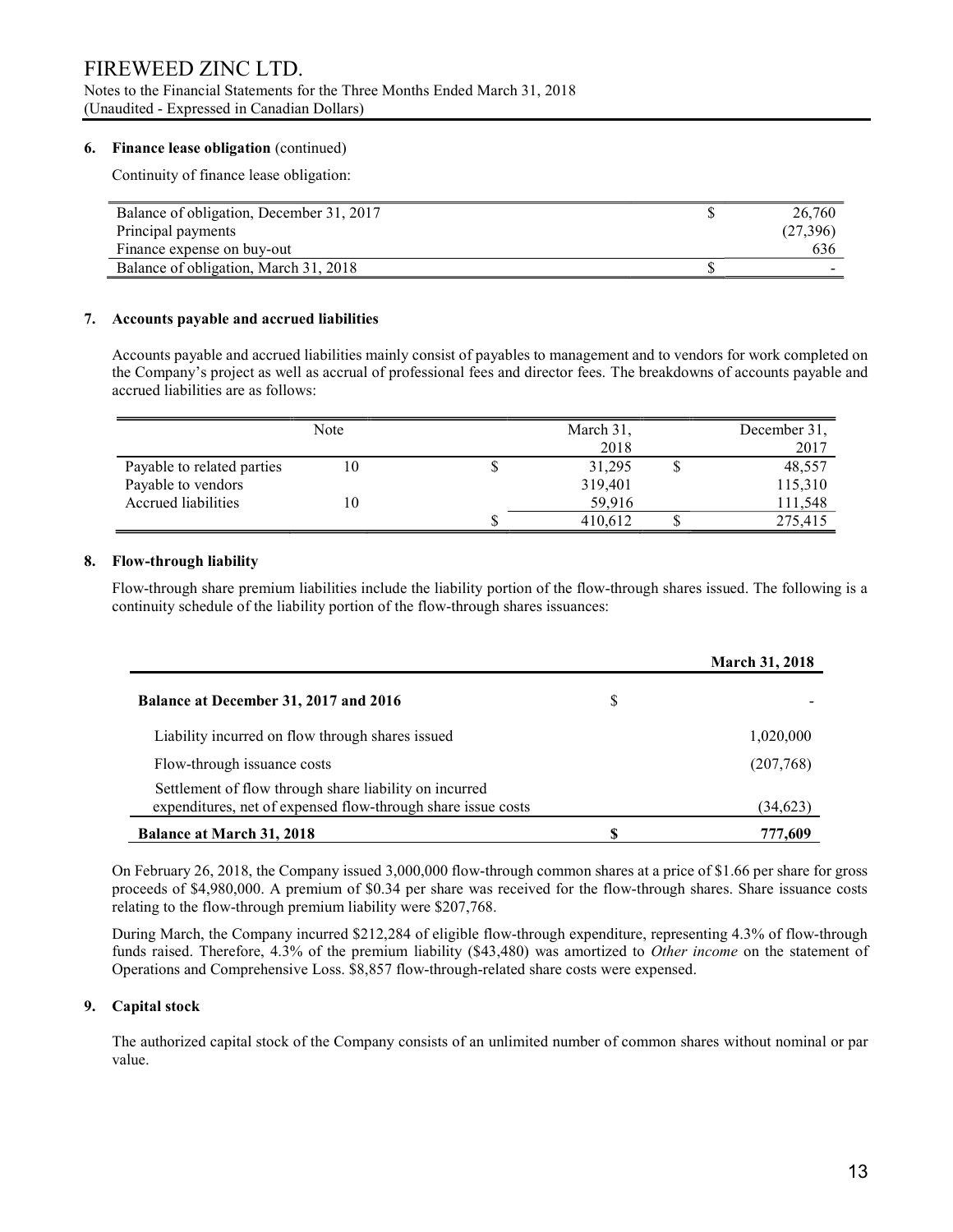#### 9. Capital stock (continued)

#### Issued and outstanding

As at March 31, 2018, the Company had 30,046,776 (December 31, 2017 – 17,756,370) common shares issued and outstanding

#### Transactions for the three months ended March 31, 2018

On January 24, 2018, the Company issued 25,000 shares on the exercise of agent's warrants for the total proceeds of \$12,500 and allocated \$6,549 from reserves to share capital.

On February 2, 2018, the Company issued 3,565,406 common shares to Hudbay pursuant to the terms of exercise of the Hudbay Property Option Agreement at a fair value of \$5,348,109 based on the common share quoted market price, which was capitalized to mineral property acquisition (Note 4).

On February 26, 2018, the Company completed a private placement of flow-through and non-flow-through shares for gross proceeds of \$12,504,000. The Company issued 3,000,000 flow-through shares at a price of \$1.66 for the gross proceeds of \$4,980,000, including a flow-through premium of \$1,020,000 (Note 8) and 5,700,000 non-flow-through shares at a price of \$1.32 for the gross proceeds of \$7,524,000.

In connection with the private placement, the Company incurred \$1,036,261 issue costs, \$207,768 of which were allocated to flow-through share issue costs. The issue costs included \$711,368 commission cash payments to brokers and a fair value of 250,064 compensation options granted to brokers in the amount of \$174,625. The compensation options are exercisable at \$1.32 for a period of 2 years following the grant date.

#### Transactions for the year ended December 31, 2017

On January 5, 2017, 1,900,000 common shares were issued at \$0.10 per share for gross proceeds of \$190,000. Of the \$190,000, \$80,000 was received in advance and included in subscriptions received in advance as at December 31, 2016.

On February 6, 2017, 1,680,000 common shares were issued at \$0.25 per share for gross proceeds of \$420,000.

On March 3, 2017, 140,000 common shares were issued at \$0.25 per share for gross proceeds of \$35,000.

On May 29, 2017, 8,050,000 common shares were issued at \$0.50 per share for gross proceeds of \$4,025,000 upon completion of the initial public offering ("IPO"). In connection with the IPO, the Company issued another 286,370 common shares with a fair value of \$143,185 as commission, and 403,000 granted agents' warrants, exercisable at \$0.50 for a period of two years from the date of grant, valued at \$105,565. The Company also incurred \$242,022 in cash share issuance costs.

### Escrow shares

Pursuant to TSX Venture Exchange policies, 8,569,055 (December 31, 2017 – 5,895,000) common shares are held in escrow as at March 31, 2018. The common shares issued in connection with IPO and held in escrow are released in equal 15% tranches every 6 months from the listing date.

#### Stock options

The Company adopted a stock option plan ("the Plan") whereby it can grant options to directors, officers, employees, and technical consultants of the Company. The maximum numbers of shares that may be reserved for issuance under the Plan is limited to 10% of the issued common shares of the Company at any time and are exercisable within a maximum of ten (10) years. The vesting period for all options is at the discretion of the directors. The exercise price will be set by the directors at the time of grant and cannot be less than the discounted market price of the Company's common shares.

During the three months ended March 31, 2018, the Company granted a total of 860,000 stock options to its officers, directors and consultants exercisable at a price of \$1.45 per share for a five-year term. The options vest 20% every six months following the grant date.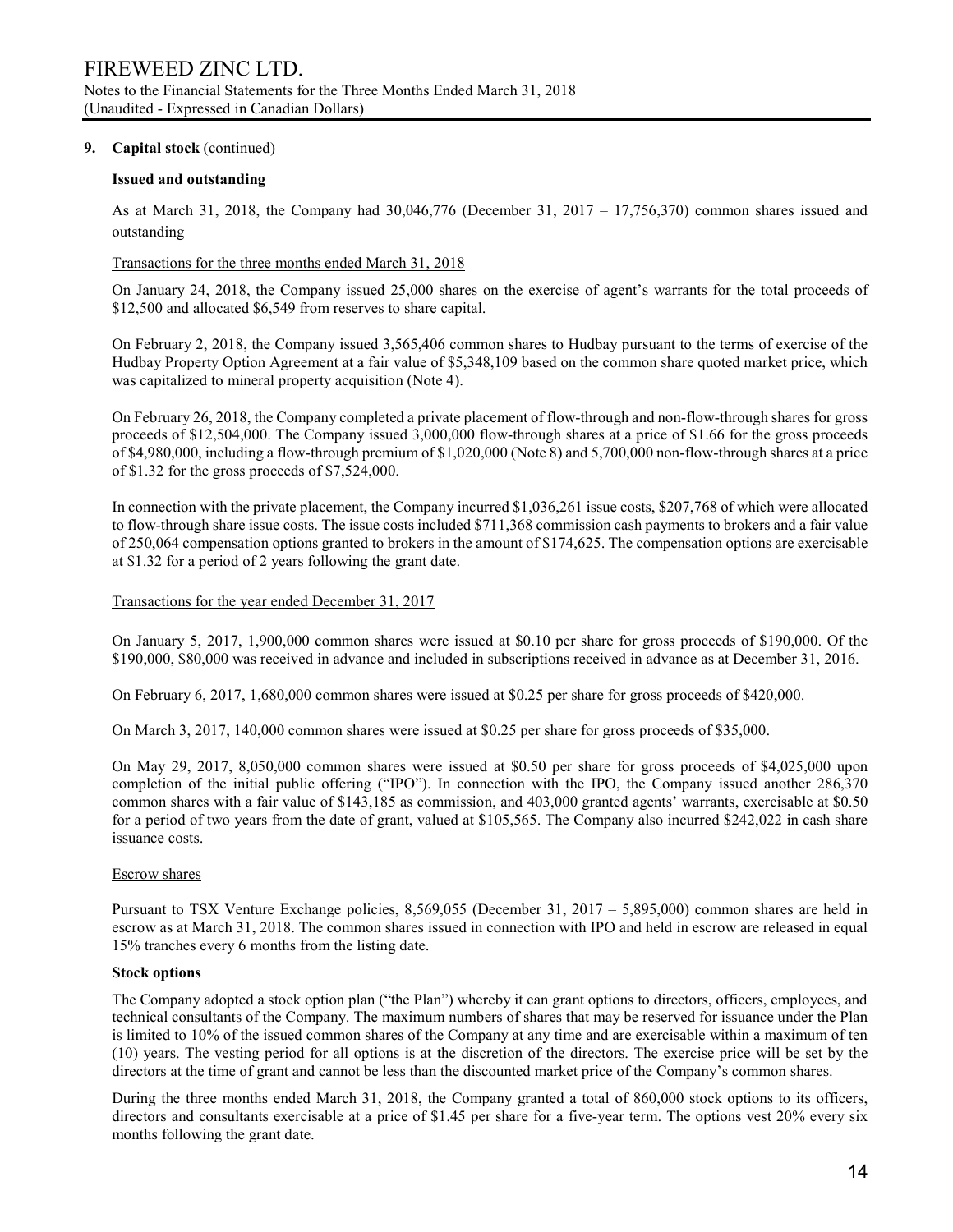#### 9. Capital stock (continued)

#### Stock options (continued)

The following is a summary of the Company's stock option activity:

|                                          | <b>Number of Options</b> | <b>Weighted Average</b><br><b>Exercise Price</b> |
|------------------------------------------|--------------------------|--------------------------------------------------|
| Balance as at December 31, 2016 and 2015 |                          |                                                  |
| Granted                                  | 1,610,000                | \$0.54                                           |
| Balance as at December 31, 2017          | 1,610,000                | \$0.54                                           |
| Granted                                  | 860,000                  | \$0.50                                           |
| <b>Balance as at March 31, 2018</b>      | 2,470,000                | \$0.86                                           |

Share-based payments relating to options vested during the period ended March 31, 2018 using the Black-Scholes option pricing model were \$164,687 (2017 - \$292,994), which was recorded as reserves on the statements of financial position and as stock-based compensation expense on the statement of operations and comprehensive loss.

The associated share-based compensation expense for the options granted during the period was calculated based on the following weighted average assumptions:

|                                            | March 31, 2018 | December 31, 2017 |
|--------------------------------------------|----------------|-------------------|
| Risk-free interest rate                    | 0.95%          | $1.04\%$          |
| Expected life of options                   | 5 years        | 5 years           |
| Annualized volatility                      | 100%           | 100%              |
| Dividend rate                              | $0.00\%$       | $0.00\%$          |
| Forfeiture rate                            | $0.00\%$       | $0.00\%$          |
| Weighted average share price on grant date | \$1.45         | \$0.55            |
| Fair value of options granted              | \$1.08         | \$0.41            |

As at March 31, 2018, the Company had outstanding stock options exercisable as follows:

| <b>Expiry date</b><br>(mm/dd/yyyy) | <b>Number of Options</b><br><b>Granted</b> | <b>Number of Options</b><br><b>Exercisable</b> | <b>Weighted Average</b><br><b>Remaining life in Years</b> | <b>Weighted Average</b><br><b>Exercise Price</b> |
|------------------------------------|--------------------------------------------|------------------------------------------------|-----------------------------------------------------------|--------------------------------------------------|
| 04/26/2022                         | 1,380,000                                  | 276,000                                        | 4.07                                                      | \$0.50                                           |
| 10/27/2022                         | 30,000                                     |                                                | 4.58                                                      | \$0.70                                           |
| 12/06/2022                         | 200,000                                    | 50,000                                         | 4.69                                                      | \$0.83                                           |
| 03/14/2023                         | 860,000                                    |                                                | 4.96                                                      | \$1.45                                           |
|                                    | 2,470,000                                  | 326,000                                        | 4.44                                                      | \$0.86                                           |

#### Agents' warrants and compensation options

During the period ended March 31, 2018, the Company issued 250,064 agent's compensation options with a fair value of \$174,625, exercisable at \$1.32 for a two-year period, following the grant date. The warrants and agents' options activity is summarized below: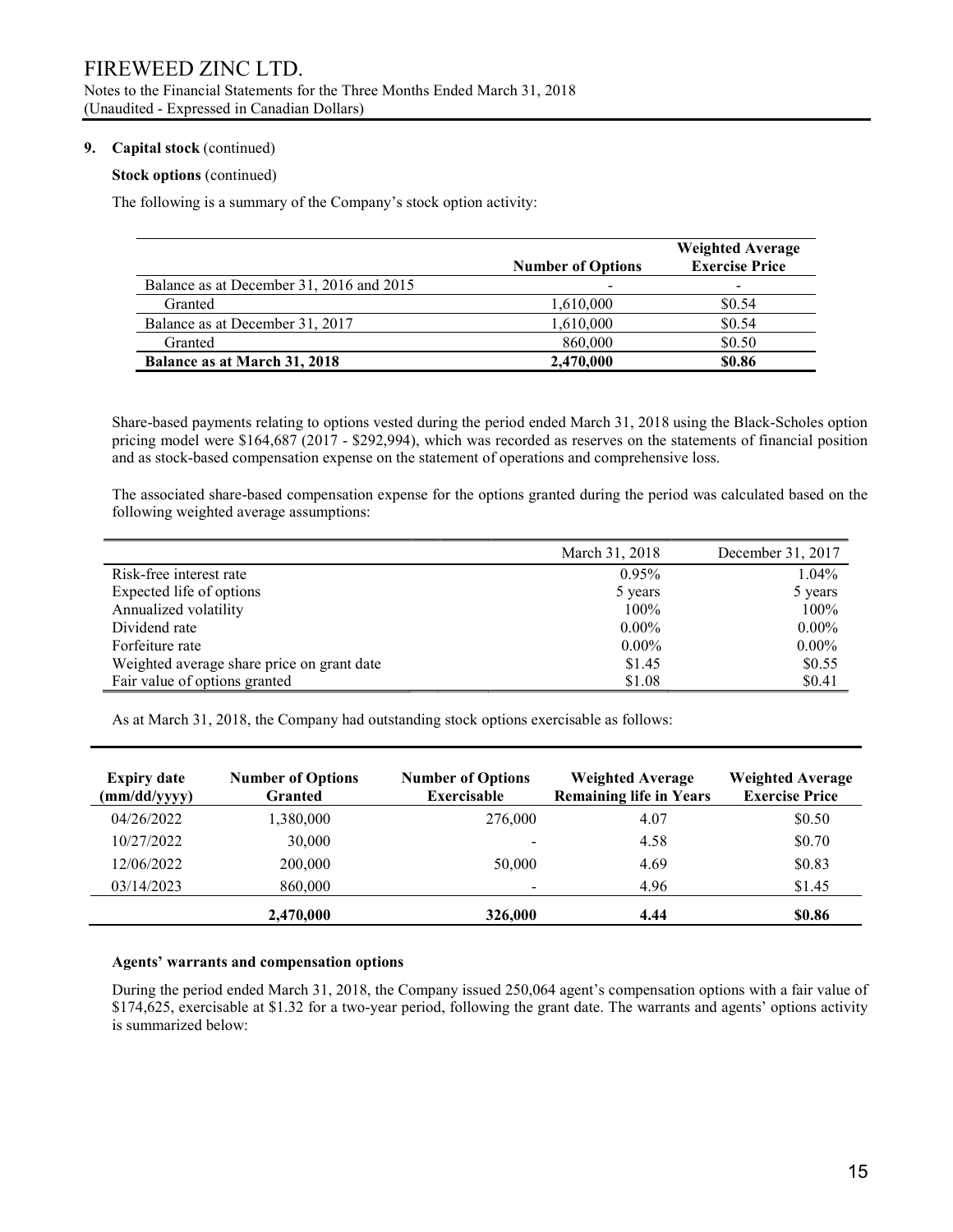#### 9. Capital stock (continued)

#### Agents' warrants and compensation options (continued)

|                                          | Number of<br>Warrants | <b>Weighted Average</b><br><b>Exercise Price</b> |
|------------------------------------------|-----------------------|--------------------------------------------------|
| Balance as at December 31, 2016 and 2015 | -                     |                                                  |
| Issued                                   | 403,000               | \$0.50                                           |
| Balance as at December 31, 2017          | 403,000               | \$0.50                                           |
| Exercised                                | (25,000)              | \$0.50                                           |
| <b>Issued</b>                            | 250,064               | \$1.32                                           |
| Balance as at March 31, 2018             | 628,064               | \$0.826                                          |

The fair value of the agents' compensation options of \$174,625 was determined using the Black Scholes option valuation model with the assumptions indicated below.

|                           | March 31, 2018 | December 31, 2017 |
|---------------------------|----------------|-------------------|
| Risk-free interest rate   | 1.79%          | 0.71%             |
| Expected life of options  | 2 years        | 2 years           |
| Annualized volatility     | 100%           | 100%              |
| Dividend rate             | $0.00\%$       | $0.00\%$          |
| Forfeiture rate           | $0.00\%$       | $0.00\%$          |
| Share price on grant date | \$1.32         | \$0.50            |

The entire amount of the compensation options was recorded directly to warrants reserve on the statement of financial position.

#### 10. Related party transactions

Related party transactions mainly include management and consulting fees, director and committee fees as well as sharebased compensation. The related parties are mainly represented by the key management personnel, which include those persons having authority and responsibility for planning, directing and controlling the activities of the Company as a whole. The Company has determined that key management personnel consist of executive and non-executive members of the Company's Board of Directors and corporate officers. Related parties also include companies, controlled by officers and/or directors.

The renumeration to directors and key management personnel during the three months ended March 31, 2018 and 2017 was as follows:

| Nature of the transaction      | Three months ended<br>March 31,<br>2018 |   | Three months ended<br>March 31,<br>2017 |
|--------------------------------|-----------------------------------------|---|-----------------------------------------|
| Director and committee fees    | \$<br>54,000                            | S |                                         |
| Investor relations             | 12,500                                  |   |                                         |
| Management and consulting fees | 47,500                                  |   | 22,500                                  |
| Share-based compensation       | 70,018                                  |   |                                         |
|                                | 184,018                                 | S | 22,500                                  |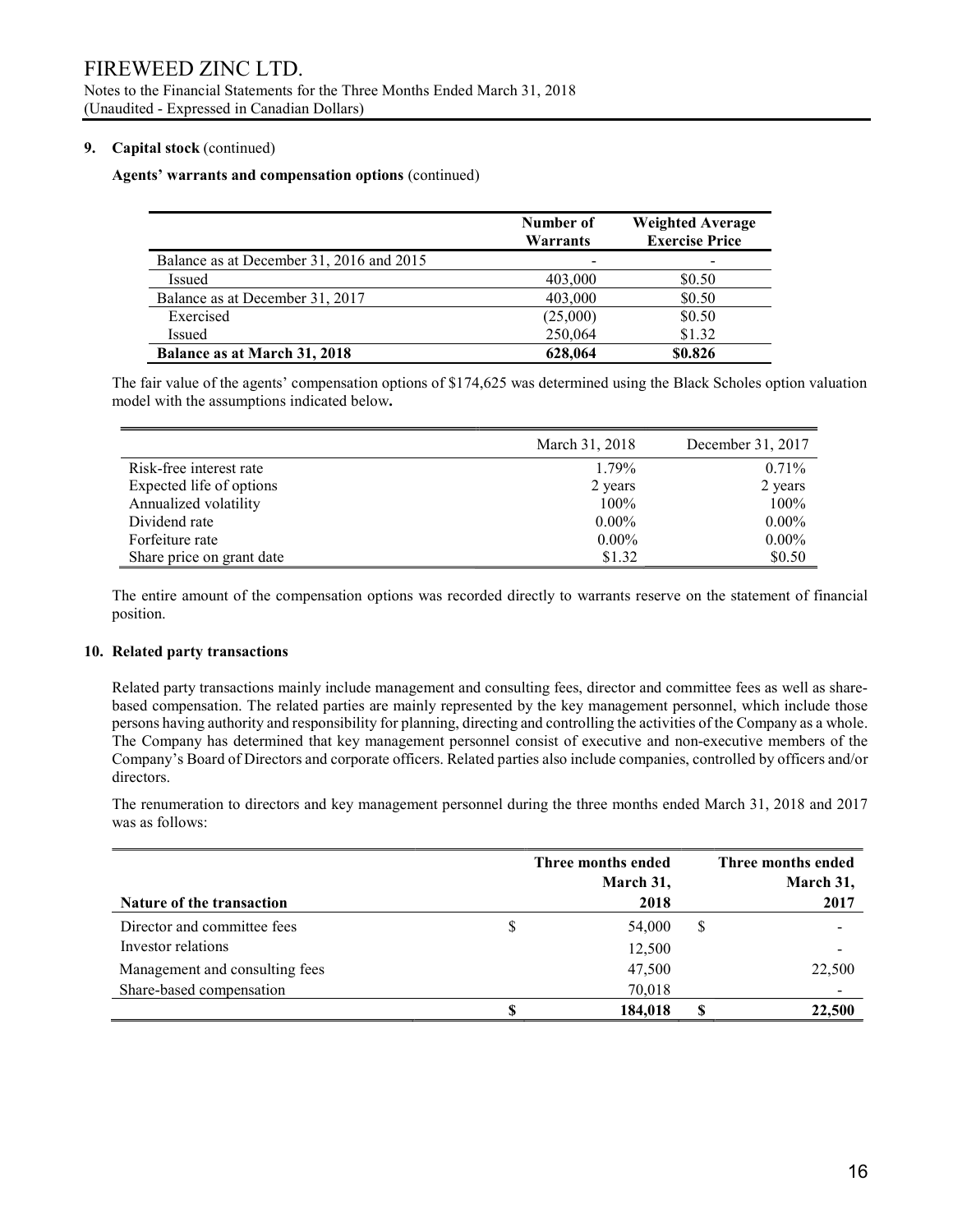#### 10. Related party transactions (continued)

The compensation to related parties during the three months ended March 31, 2018 totalled \$184,018 (March 31, 2017 - \$22,500), which comprised of \$20,006 (2017 - \$15,000) expensed to consulting fees, \$27,494 (March 31, 2017 - \$7,500) capitalized to exploration and evaluation assets, \$70,018 (March 2017 - \$nil) of vested share-based compensation, \$12,500 (March 31, 2017 - \$nil) expensed to investor relations and \$54,000 of director and committee fees (March 2017 - \$nil).

As at March 31, 2018, \$31,295 (December 31, 2017 - \$48,557) owing to key management was included in accounts payable and \$18,000 out of \$54,000 director and committee fees for the quarter (December 31, 2017 - \$72,000) was accrued. These payables are unsecured, non-interest bearing and are expected to be repaid under normal trade terms.

#### 11. Segmented information

 The Company operates in one reportable segment, being the acquisition, exploration and development of mineral projects. All of the Company's operations are within the mineral exploration sector in Canada.

#### 12. Capital management

The Company manages its capital structure and makes adjustments to it, based on the funds available to the Company, in order to support the acquisition, exploration and development of exploration and evaluation assets. In the management of capital, the Company includes components of shareholders' equity. The Board of Directors does not establish quantitative return on capital criteria for management, but rather relies on the expertise of the Company's management to sustain future development of the business. The properties in which the Company currently has an interest are in the exploration stage; as such the Company is dependent on external financing to fund activities. In order to carry out planned exploration and pay for administrative costs, the Company will spend its existing working capital and raise additional funds as needed. The Company will continue to assess new properties and seek to acquire an interest in additional properties if it feels there is sufficient geologic or economic potential and if it has or feels it can raise adequate financial resources to do so. The Company is not subject to any externally imposed capital requirements and there were no changes to management's approach to capital manager during the period ended March 31, 2018.

#### 13. Financial instruments

Financial instruments measured at fair value are classified into one of three levels in the fair value hierarchy according to the relative reliability of the inputs used to estimate the fair values. The three levels of the fair value hierarchy are:

Level 1 – Unadjusted quoted prices in active markets for identical assets or liabilities;

Level 2 – Inputs other than quoted prices that are observable for the asset or liability either directly or indirectly; and Level 3 – Inputs that are not based on observable market data.

The fair value of the Company's receivables, and accounts payable and accrued liabilities approximate carrying value, which is the amount recorded on the statements of financial position. The fair value of the Company's other financial instruments, cash, under the fair value hierarchy are based on level 1 quoted prices in active markets for identical assets and liabilities. The carrying value of lease liability approximates fair value as there has not been any significant changes in interest rates since initial recognition.

The Company's risk exposures and the impact on the Company's financial instruments are summarized below:

#### Credit risk

Credit risk is the risk of loss associated with a counterparty's inability to fulfill its payment obligations. Receivables consist of GST recoverable amounts from the Federal Government of Canada. The Company believes its exposure to credit risk is equal to the carrying value of this balance. The Company has exposure to credit risk with respect to its cash as it places most of its cash in one financial institution in Canada. The Company believes its exposure is limited as it banks with a large Canadian institution.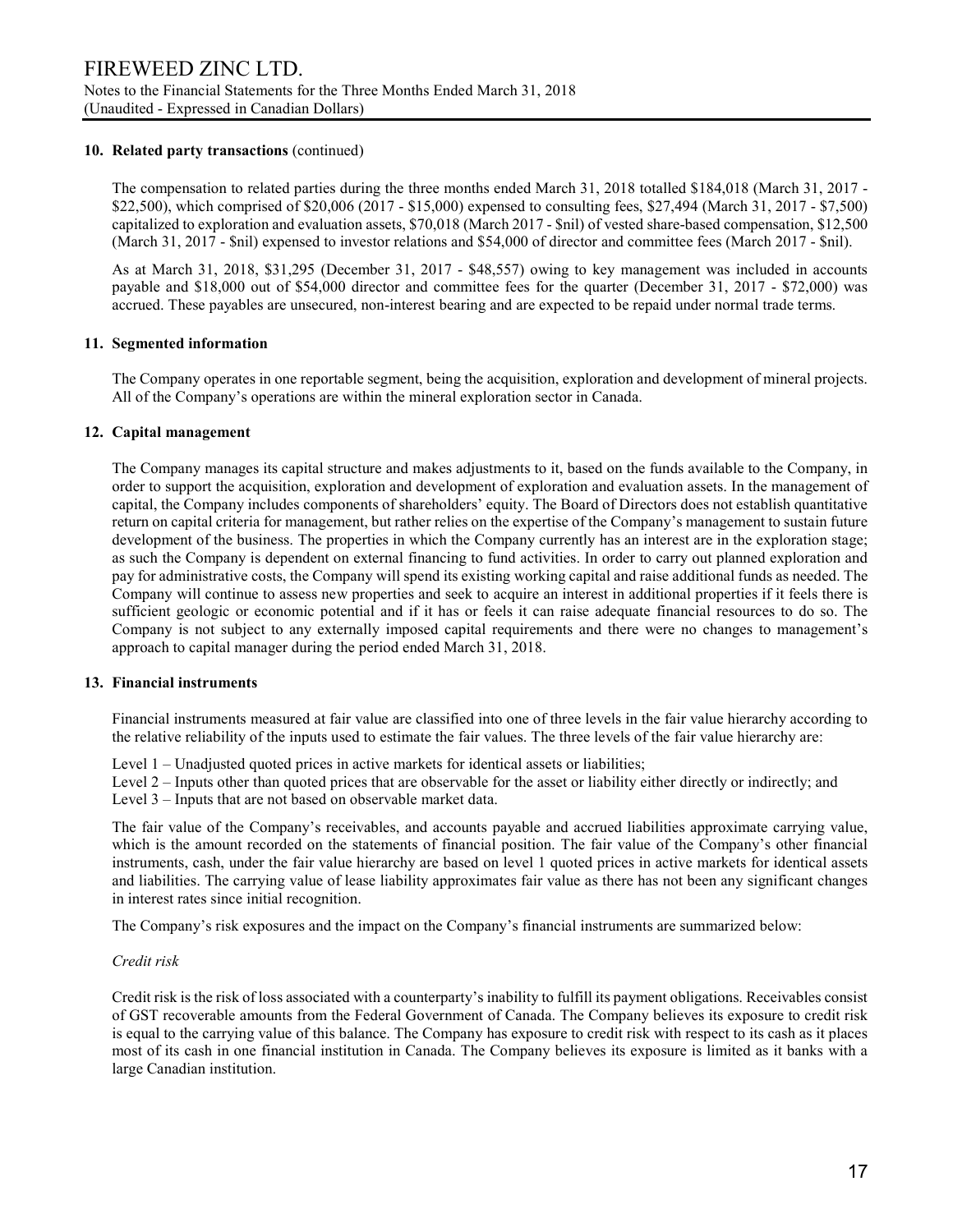### 13. Financial instruments (continued)

#### Liquidity risk

The Company's approach to managing liquidity risk is to ensure that it will have sufficient liquidity to meet liabilities when due. As at March 31, 2018, the Company had a cash balance of \$11,051,010 to settle current liabilities of \$410,612. The Company believes it has sufficient funds to meet its current liabilities as they become due.

The Company is dependent on obtaining regular financings in order to continue as a going concern. Despite previous success in acquiring these financings, there is no guarantee of obtaining future financings.

#### Interest rate risk

The interest rate risk is the risk that the fair value or future cash flows of a financial instrument will fluctuate because of changes in market interest rates. As at March 31, 2018, the Company has interest bearing cash balances and has committed to fulfill its lease obligation by completing the equipment purchase (Note 6). The Company believes the interest rate risk to be insignificant.

#### Price risk

The Company is exposed to price risk with respect to commodity and equity prices. Equity price risk is defined as the potential adverse impact on the Company's earnings due to movements in individual equity prices or general movements in the level of the stock market. Commodity price risk is defined as the potential adverse impact on profit or loss and economic value due to commodity price movements and volatilities. The Company closely monitors commodity prices of resources, individual equity movements, and the stock market to determine the appropriate course of action to be taken by the Company.

#### Foreign currency risk

The Company operates predominately in Canada and is not exposed to any significant foreign currency risk.

#### 14. Commitment

On December 19, 2016, the Company granted but did not issue, 1,000,000 performance shares to each of four founders/directors for a total of 4,000,000 shares, in recognition of services to date and as incentive for continuing services in advancing the project and increasing shareholder value. These performance shares will be issued upon achievement of the following milestones:

| <b>Number of shares</b><br>to be issued | <b>Milestone</b>                                                                                                                                                                                                                                                                                           |
|-----------------------------------------|------------------------------------------------------------------------------------------------------------------------------------------------------------------------------------------------------------------------------------------------------------------------------------------------------------|
| 300,000                                 | Preparation of a positive preliminary economic assessment of the Tom and Jason zinc-lead-<br>silver deposits (or any part of this property thereof).                                                                                                                                                       |
| 300,000                                 | Increasing the mineral resources contained within the Tom and Jason property by at least 50%<br>over the current stated mineral resources as stated in the 2007 Technical Report by D. Rennie<br>(either by additional tonnage or increased total zinc+lead+silver content at similar or higher<br>grade). |
| Balance <sup>(1)</sup>                  | Preparation of a positive Pre-Feasibility Study of the Tom and Jason deposits (or any part<br>thereof).                                                                                                                                                                                                    |
| Balance <sup>(1)</sup>                  | The effective disposition of greater than 50% of the Tom and Jason deposits or of the Company,<br>whether by way of sale, business combination, joint venture or other similar form of<br>transaction, demonstrating a value of at least \$10,000,000.                                                     |

 $<sup>(1)</sup>$  Balance of the 1,000,000 performance shares which have not been previously issued will be issued upon the achievement of either</sup> one or the other of these two milestones.